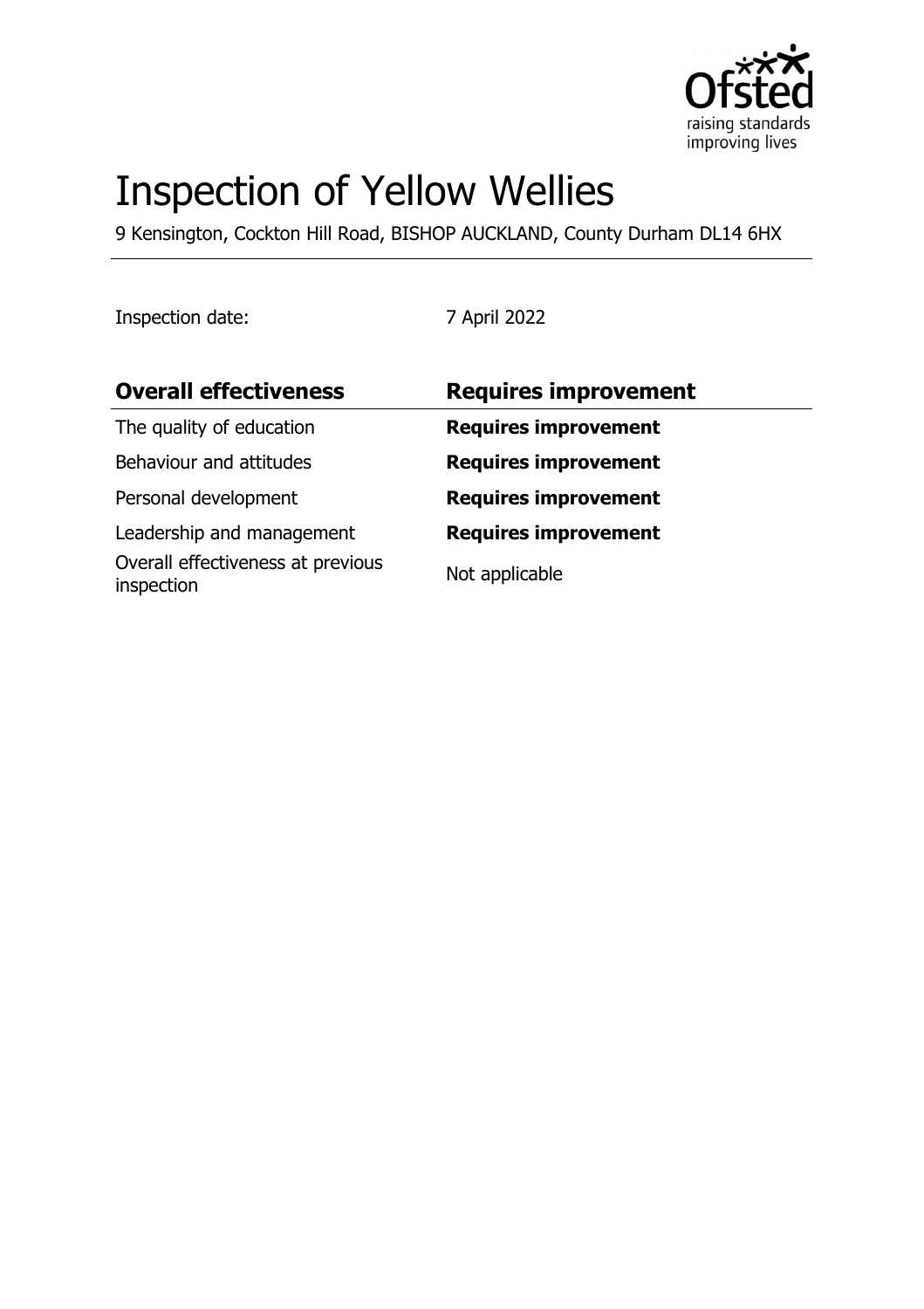

# **What is it like to attend this early years setting?**

## **The provision requires improvement**

Leaders are passionate about early childhood education. They focus on what a child is already capable of and consider their all-round needs. Children bound through the door and happily wave goodbye to their parents. When they are engaged in activities that capture their interest, they show positive attitudes towards their learning. Pre-school children pretend to cut and style one another's hair. Toddlers enjoy messy play with sand and paint. They enjoy story times, which are repeated to help them to learn and remember new words.

Babies are well cared for by staff who know their individual needs. They learn to balance and walk using the low-level furniture and push-along toys. They show that they feel safe and secure, moving around the rooms with confidence. Older children have lots of space to play. However, this sometimes means that staff are not close by to support and extend children's learning experiences.

The COVID-19 pandemic has presented challenges due to staff turnover and absences. Although the nursery has remained open and staff ratios have been maintained, leaders acknowledge that there has been an impact on the quality of practice. Children are not supported well enough by all staff to make the progress of which they are capable.

## **What does the early years setting do well and what does it need to do better?**

- Leaders are able to describe a broad and balanced curriculum intended to promote children's learning. However, this is not delivered consistently. Leaders are aware that some staff need support to improve their skills. They have introduced arrangements for more knowledgeable and experienced staff to mentor those who are less effective. However, weaknesses in teaching remain.
- Some two-year-old and pre-school children and are very independent learners. However, staff do not provide challenge in their play to help them to learn even more. Other children are less engaged in play and wander between activities and rooms. Although children are in sight or hearing of staff, staff are often not close by to provide the support that children need in their learning.
- Interactions between staff and children are variable. Some staff support children's learning well. For example, they explain activities, model new skills and talk to children as they play. However, others simply supervise children during play and routines, and interactions are weak and few.
- Despite weaknesses in teaching, some children demonstrate very positive attitudes toward their learning. They work together to solve problems, make decisions and share ideas during play.
- Some staff help to develop pre-school children's interests when children talked about their prior learning. For example, a child shares her knowledge about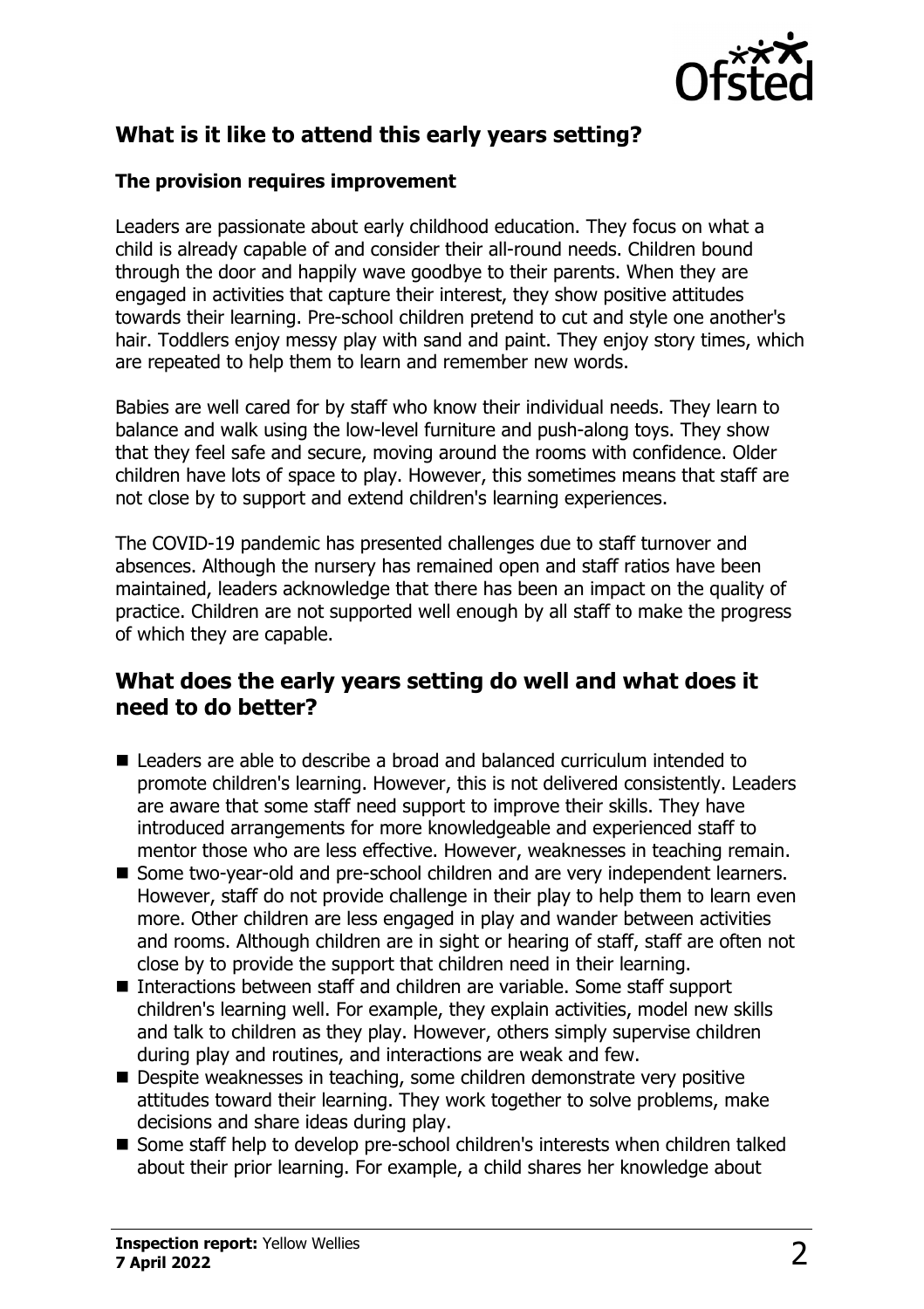

dwarf planets. Staff provide torches to help children to learn more about light, dark and shadows.

- $\blacksquare$  Some parts of the nursery day are disorganised. Staff do not give children consistent instructions and guidance. Their expectations of children differ across parts of their day. Some children become restless while waiting for the next part of their day. That said, children's behaviour is good overall.
- $\blacksquare$  Although there is a key-person system in place, staff are not always deployed well enough to help children to form secure attachments. This is particularly true for children who are new to the setting. However, generally, children are cared for by staff who are familiar to them. They approach staff for comfort when they are upset, for example by raising their arms to be picked up.
- $\blacksquare$  Children with special educational needs and/or disabilities are well cared for. Staff know their individual needs and work closely with parents and other professionals. This joined-up approach helps to ensure that activities and routines benefit children and help them to learn and develop.
- Staff teach children about ways to stay safe and healthy. Children have plenty of opportunities for exercise. They run up and down ramps, and balance on blocks and beams. They talk about slipping hazards when it starts to rain outdoors.
- Parents' feedback about the nursery is extremely positive. They praise the welcoming staff and say, 'As a parent and for a child, there is nothing staff won't do'.

# **Safeguarding**

The arrangements for safeguarding are effective.

Leaders have a very good understanding of their responsibility to safeguard children. Staff know about the different kinds of abuse where children may be at risk and they know how to identify them. Regular training and updates help them to understand about wider aspects of safeguarding. This includes how to protect children from extreme views and behaviours, and staying safe online. There are clear procedures to follow if staff are concerned about a child's welfare. Accidents are recorded and monitored to highlight any recurring patterns. Alongside risk assessments, this helps to identify hazards and keep children safe in the nursery.

# **What does the setting need to do to improve?**

#### **To meet the requirements of the early years foundation stage and Childcare Register the provider must:**

|                                                                                                         | Due date   |
|---------------------------------------------------------------------------------------------------------|------------|
| deploy staff effectively to ensure that<br>children's needs are met at all times<br>across the nursery. | 15/04/2022 |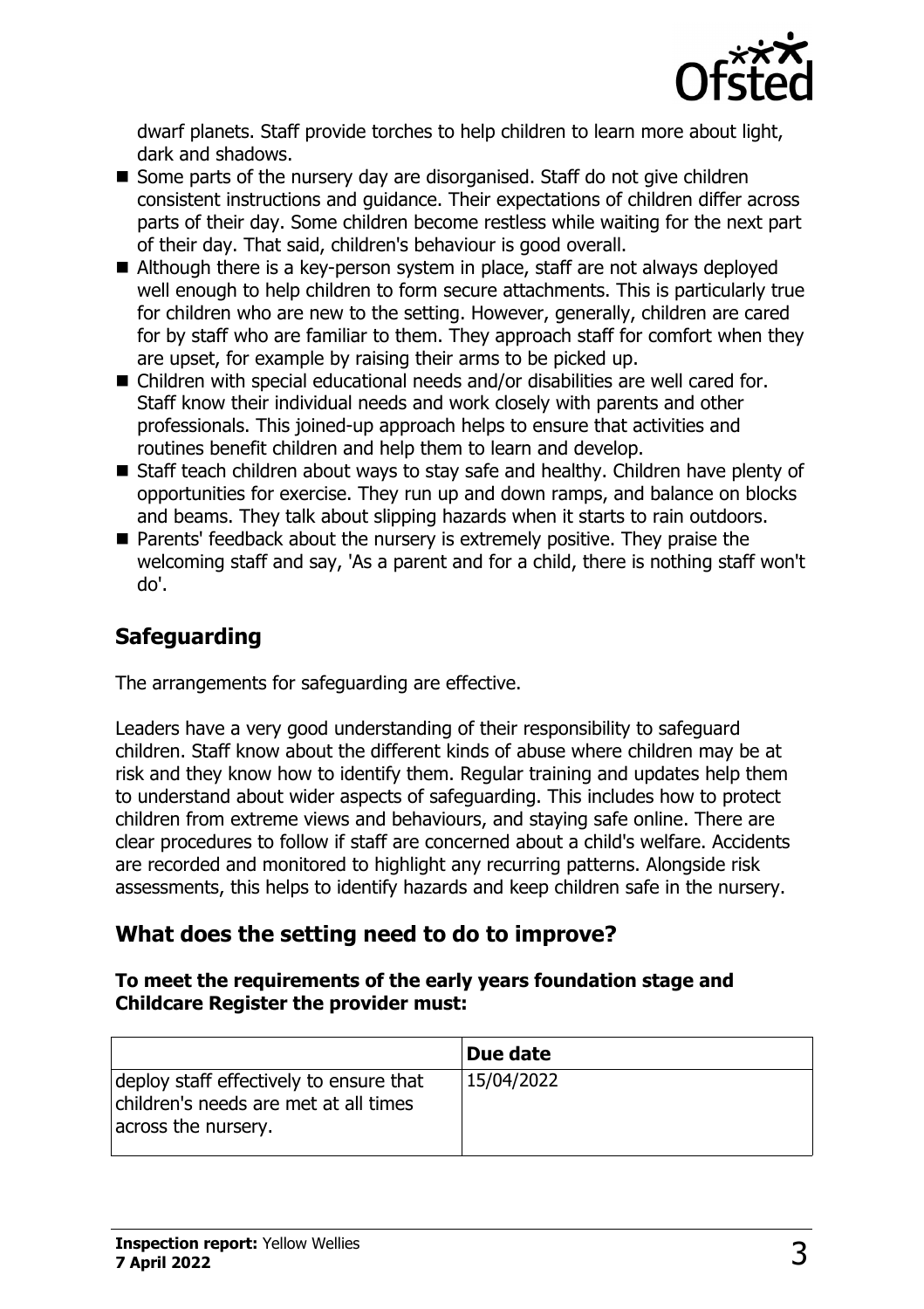

#### **To further improve the quality of the early years provision, the provider should:**

- $\blacksquare$  ensure that all staff understand how to provide a challenging curriculum that helps children to build on their knowledge and skills
- $\blacksquare$  focus on improving staff's teaching to help them to interact more effectively with children and raise the quality of education to consistently good levels
- $\blacksquare$  review and improve routines to ensure that staff have consistent expectations that support children's good behaviour and positive engagement
- $\blacksquare$  strengthen the key-person system to ensure that all children develop secure attachments and that their emotional well-being is supported to the highest levels.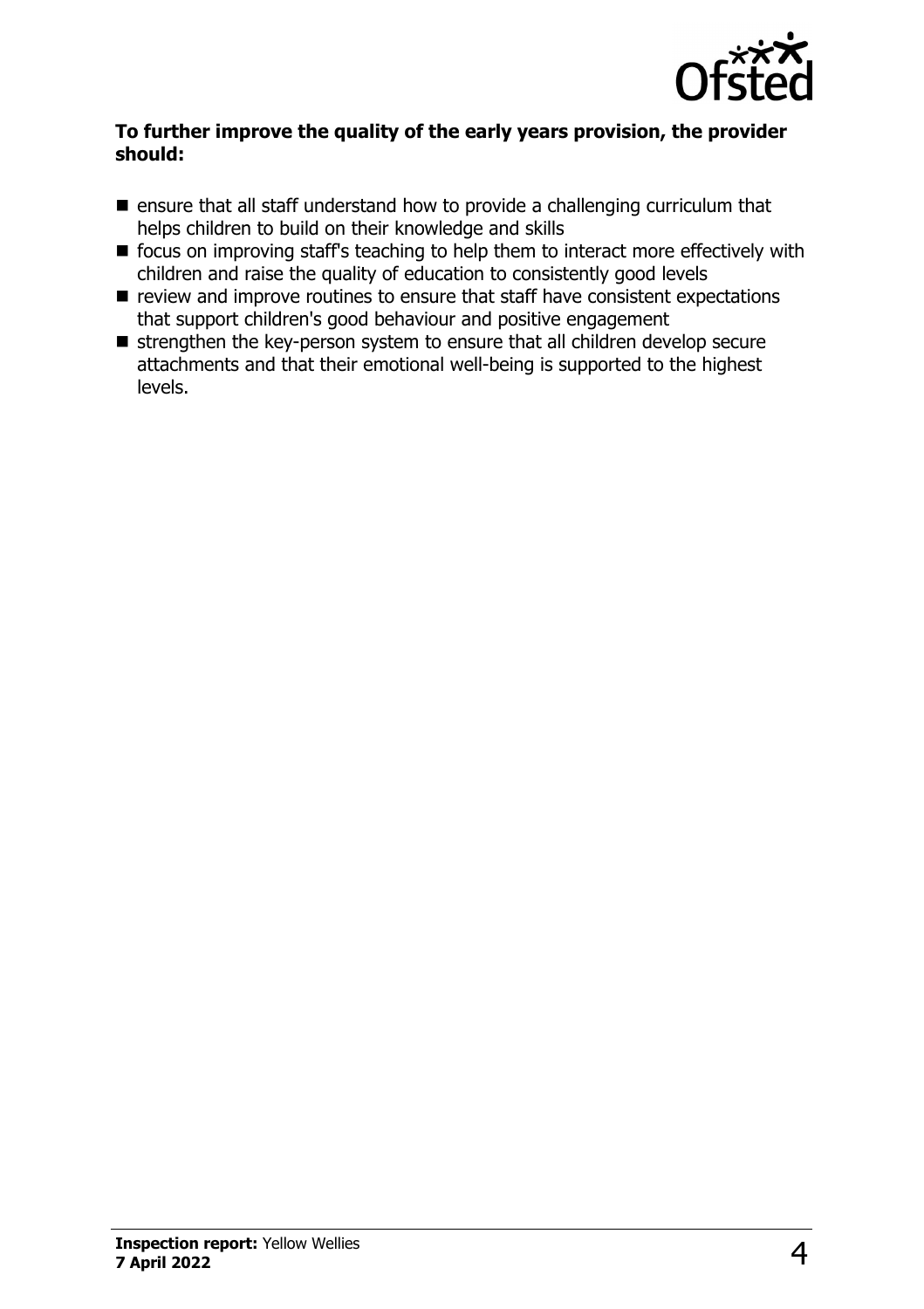

| <b>Setting details</b>                              |                                                        |
|-----------------------------------------------------|--------------------------------------------------------|
| Unique reference number                             | 2587403                                                |
| <b>Local authority</b>                              | Durham                                                 |
| <b>Inspection number</b>                            | 10225979                                               |
| <b>Type of provision</b>                            | Childcare on non-domestic premises                     |
| <b>Registers</b>                                    | Early Years Register, Compulsory Childcare<br>Register |
| Day care type                                       | Full day care                                          |
| Age range of children at time of<br>inspection      | $0$ to $4$                                             |
| <b>Total number of places</b>                       | 100                                                    |
| Number of children on roll                          | 88                                                     |
| Name of registered person                           | Daypark Ltd                                            |
| <b>Registered person unique</b><br>reference number | RP524704                                               |
| <b>Telephone number</b>                             | 01388 603862                                           |
| Date of previous inspection                         | Not applicable                                         |

## **Information about this early years setting**

Yellow Wellies registered in 2020 and is located in the Bishop Auckland area of Durham. The nursery is open from 7.30am to 6pm Monday to Friday all year round, except for bank holidays and one week at Christmas. The nursery employs 18 childcare staff. Of these, 16 hold a relevant early years qualification at level 3 or above, including two with qualified teacher status and one with a level 8 qualification. The nursery provides funded early education for two-, three- and four-year-old children.

# **Information about this inspection**

**Inspectors** Clare Wilkins Denise Charge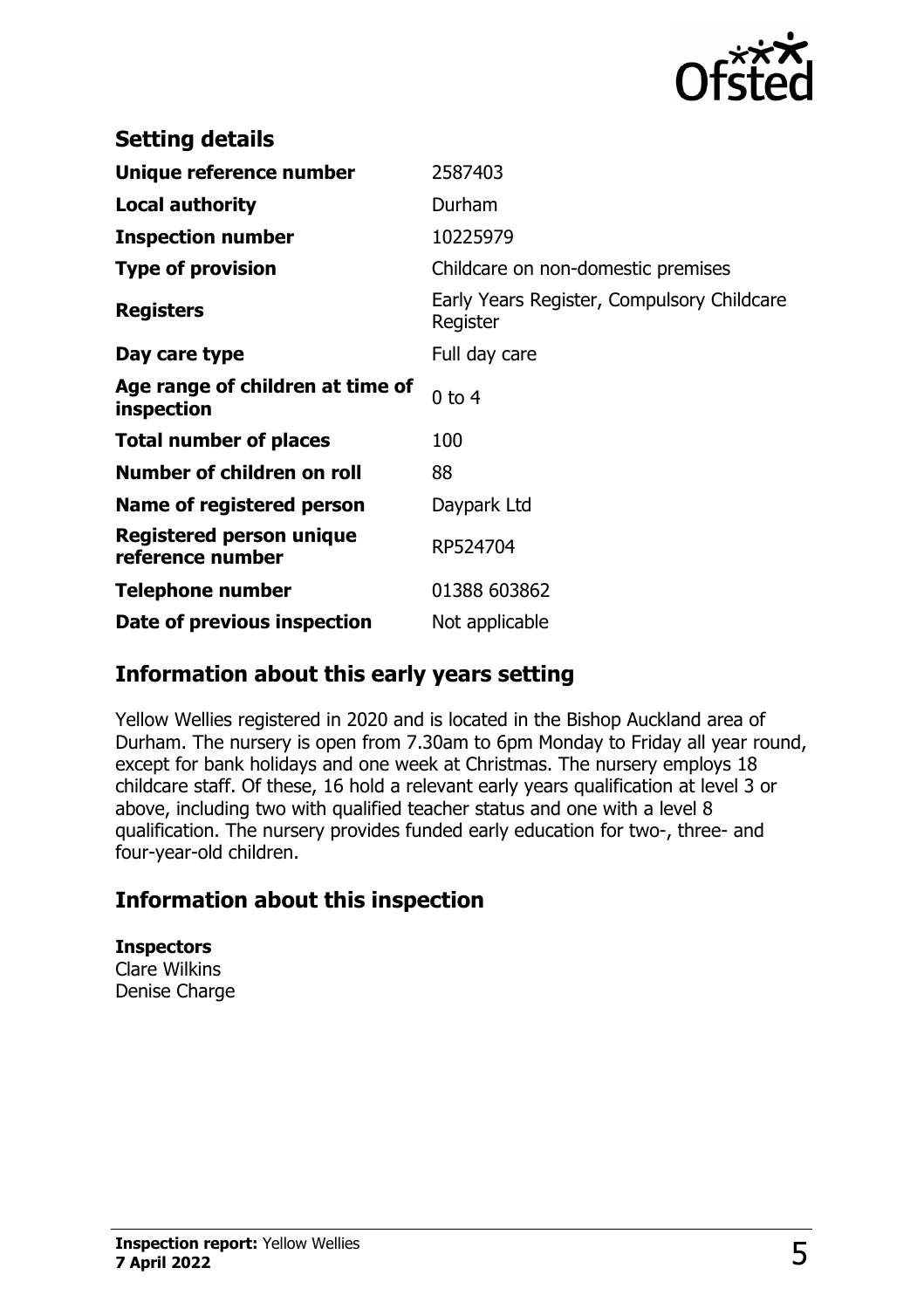

## **Inspection activities**

- $\blacksquare$  This was the first routine inspection the setting has received since the COVID-19 pandemic began. Inspectors discussed the impact of the pandemic with the provider, managers and staff and have taken that into account in the evaluation of the setting.
- Managers showed inspectors around the nursery and talked about how the nursery is organised and about the curriculum.
- Inspectors observed the quality of teaching both indoors and outdoors, and assessed the impact this has on children's learning.
- $\blacksquare$  The provider and managers met with inspectors to discuss leadership and management of the setting. Inspectors looked at relevant documents provided, including evidence of the suitability checks carried out on staff and their qualifications.
- $\blacksquare$  An inspector completed a joint observation with one of the leaders.
- Inspectors spoke to staff and children at appropriate times during the inspection. They spoke to a number of parents during the inspection and took account of the views of others, from written feedback provided.

We carried out this inspection under sections 49 and 50 of the Childcare Act 2006 on the quality and standards of provision that is registered on the Early Years Register. The registered person must ensure that this provision complies with the statutory framework for children's learning, development and care, known as the early years foundation stage.

If you are not happy with the inspection or the report, you can [complain to Ofsted](http://www.gov.uk/complain-ofsted-report).